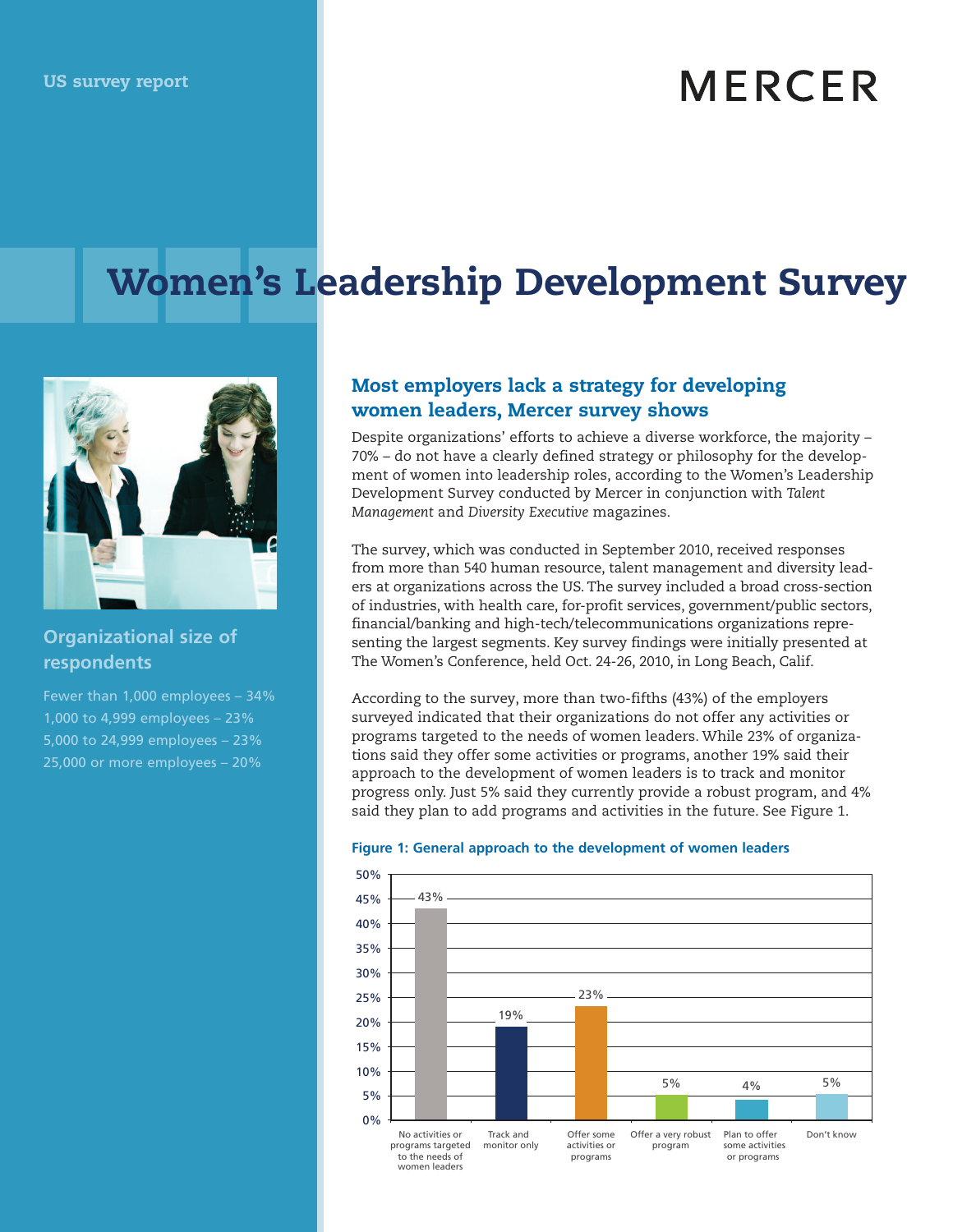

**Biggest challenge woman face regarding development as leaders**

- "There is not enough recognition that this targeted development is important."
- "Lack of visibility and exposure, as well as executive sponsorship."
- $\blacksquare$  "(Lack of) opportunities to move to positions across the company to gather a broader depth of experience."
- **Taditional values held at the** top of the organization maintain an organization resistant to change."
- "(Lack of) leadership support regarding specific policies targeted for women."
- "Most women in our organization struggle to be able to relocate or work on a longterm global assignment, due to spouse work commitments and inability to trail."

When asked how well the organizational climate supports the development of women, 43% of respondents said their organizations support development to a moderate extent, 27% said to a great extent, 21% said to a small extent and 7% said not at all. See Figure 2.





"A few decades ago, many US organizations offered specific programs and activities to support women as they advanced into management and leadership roles," said Colleen O'Neill, PhD, a Senior Partner and leadership expert in Mercer's Human Capital consulting business. "Today, as our survey shows, there's less certainty about what's appropriate and what's effective with respect to women's leadership development. Additionally, when companies do take steps to support women, they often focus narrowly on tactics like flexible work schedules. That may be a good starting point, but it's certainly not a complete solution."

When asked about the types of programs currently offered, specifically targeted to the needs of women leaders, the top programs listed by employers were flexible work arrangements, diversity sourcing/recruiting, coaching and mentoring. These same four programs were identified by respondents as most effective in developing women leaders. See Figure 3

#### **Figure 3: What's offered, and what's viewed as effective**

Programs *most frequently offered* today to support women's leadership development

- 1. Flexible work arrangements options
- 2. Diversity sourcing and recruiting
- 3. Coaching
- 4. Mentoring

Programs *considered most effective* today to supporting women's leadership development

- 1. Flexible work arrangements options
- 2. Diversity sourcing and recruiting
- 3. Mentoring
- 4. Coaching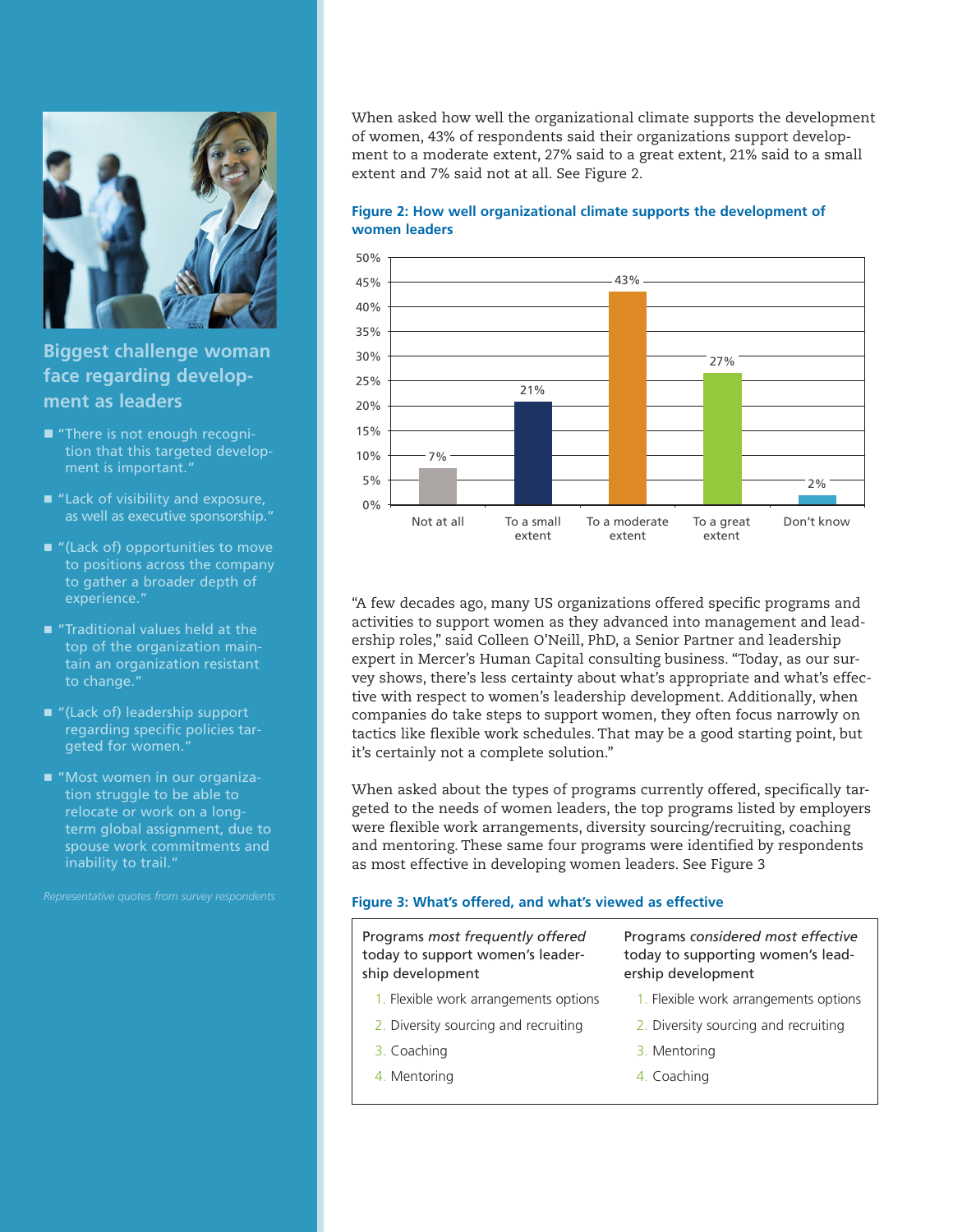

## **One wish for improving the development of women**

- $\blacksquare$  "Provide more opportunities for emerging leaders to get visibility and face time with the executive team."
- "Acknowledgement of the need and specific plans for developing women in leadership. Saying nothing currently says 'we don't care.'"
- "Better understanding of valid programs that are economically sensible and add value."
- "Creating a mentoring/coaching program specifically designed to develop women leaders."
- "We need planned and intentional rotation assignments for identified female high potentials."
- "Have our women feel there is a place at the leadership table for them."

Additionally, the organizations surveyed were asked about their current level of concern regarding various aspects of women in leadership. Only three aspects garnered a response of "very concerned" from one-fifth or more of the respondents: having women develop the full range of skills necessary for a senior leadership position (21%), retaining women once they reach leadership levels (21%) and having enough women in the leadership pipeline (20%). See Figure 4.

#### **Figure 4: Organizational concern about women's leadership development**



"The majority of respondents indicated that their organizations were somewhat concerned or not at all concerned about most aspects of women's leadership development," said Dr. O'Neill. "That's a fairly surprising finding. It represents quite a shift from what we've seen historically, and it doesn't fit with organizations' concerns today around diversity."

## Identifying the obstacles

Survey respondents were asked to identify the top three factors preventing women in their organizations' leadership talent pools from advancing to the next level. The leading responses, from among 13 choices, were lack of an executive sponsor (43%), followed by insufficient breadth of experience (36%) and work-life balance (31%). See Figure 5.

#### **Figure 5: Factors most likely to prevent women from advancing**

| Lack of executive sponsor                                                  |         |
|----------------------------------------------------------------------------|---------|
| Insufficient breadth of experience                                         |         |
| Work-life balance                                                          | 3       |
| Lack of mentor                                                             | 4       |
| <b>Willingness to relocate</b>                                             | 5       |
| Insufficient depth of experience<br>Lack of executive leadership potential | (tie) 6 |